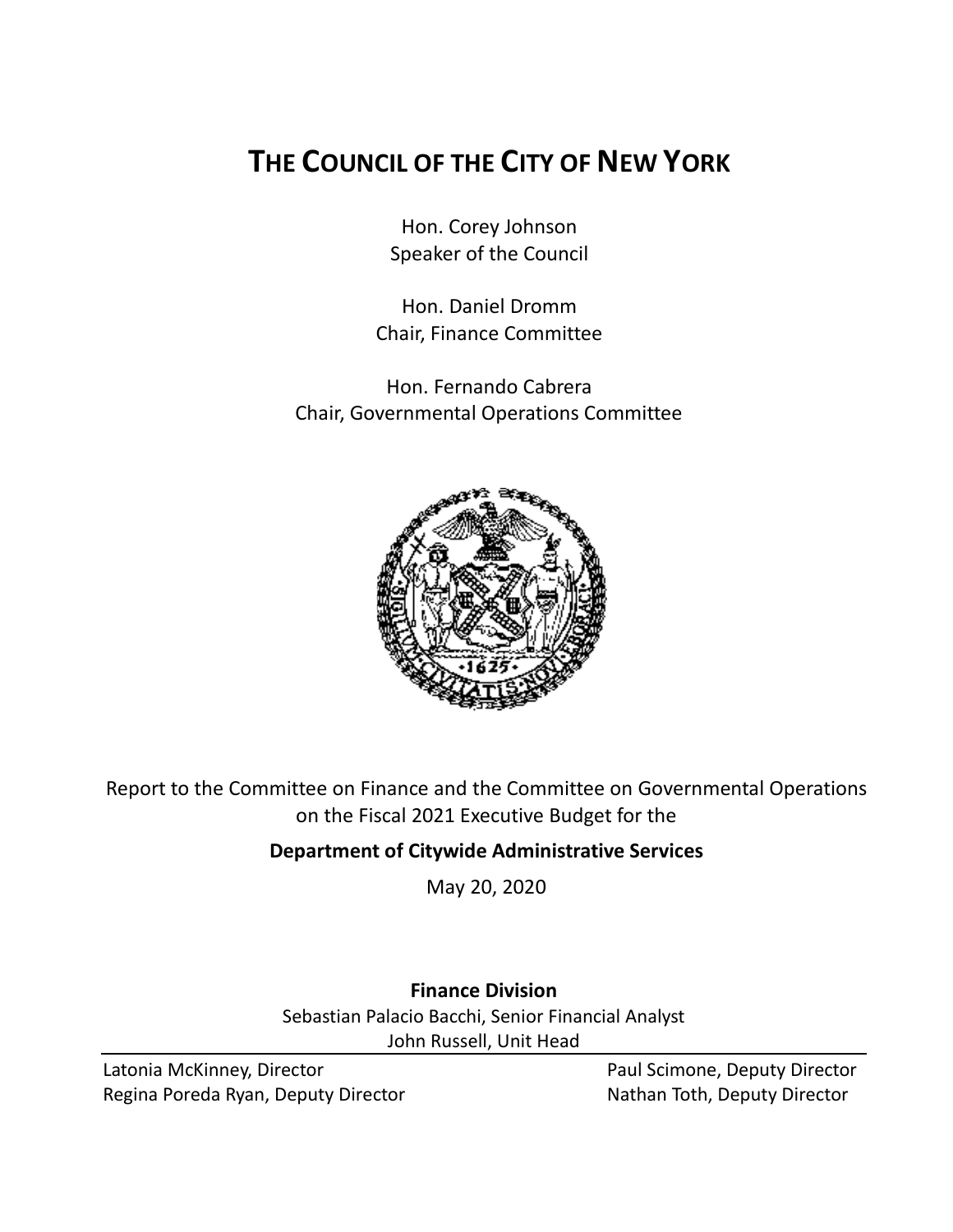# **Department of Citywide Administrative Services Overview**

This report presents a review of the Department of Citywide Administrative Services' (DCAS) Fiscal 2021 Executive Budget. The section below presents an overview of the Department's budget and how it has changed during the course of Fiscal 2020, followed by a review of the significant budget actions introduced in the Fiscal 2021 Executive Budget. Major issues related to the Department's budget are then discussed. Analysis and highlights of DCAS' Capital Strategy and Fiscal 2020 - 2024 Plan follows the discussion of the expense budget. Appendix 1 reports the changes made to the Fiscal 2020 and Fiscal 2021 Budgets since Adoption of the Fiscal 2020 Budget. For additional information on the Department's budget and its various programs, please refer to the Fiscal 2021 Preliminary Budget Report for DCAS at: <https://council.nyc.gov/budget/wp-content/uploads/sites/54/2020/04/856-DCAS.pdf>

Below is a summary of key funding changes by program area and source when comparing DCAS' Fiscal 2021 Executive Budget to its Fiscal 2020 Adopted Budget.

| Department of Citywide Administrative Services Financial Summary |             |             |             |                       |             |              |  |
|------------------------------------------------------------------|-------------|-------------|-------------|-----------------------|-------------|--------------|--|
|                                                                  | <b>FY18</b> | <b>FY19</b> | <b>FY20</b> | <b>Executive Plan</b> |             | **Difference |  |
| <b>Dollars in Thousands</b>                                      | Actual      | Actual      | Adopted     | 2020                  | 2021        | 2020-2021    |  |
| <b>Personal Services</b>                                         | \$195,636   | \$207,367   | \$211,139   | \$218,030             | \$225,089   | \$13,950     |  |
| <b>Other Than Personal Services</b>                              | 1,049,471   | 1,072,655   | 1,070,796   | 2,524,772             | 1,054,441   | (16, 355)    |  |
| <b>TOTAL</b>                                                     | \$1,245,107 | \$1,280,022 | \$1,281,936 | \$2,742,802           | \$1,279,451 | (52, 485)    |  |
| <b>Budget by Program Area</b>                                    |             |             |             |                       |             |              |  |
| Administration and Security                                      | \$38,062    | \$43,493    | \$54,006    | \$50,336              | \$30,892    | ( \$23, 114) |  |
| <b>Asset Management-Public Facilities</b>                        | 255,345     | 277,156     | 251,065     | 1,726,240             | 270,335     | 19,270       |  |
| Board of Standards and Appeals                                   | 2,526       | 2,788       | 3,187       | 2,983                 | 3,055       | (132)        |  |
| <b>Citywide Fleet Services</b>                                   | 58,144      | 57,473      | 26,523      | 47,549                | 31,353      | 4,830        |  |
| <b>Energy Conservation</b>                                       | 778,429     | 781,050     | 818,367     | 777,842               | 819,234     | 867          |  |
| <b>Executive and Operations Support</b>                          | 31,977      | 36,302      | 37,973      | 37,770                | 33,884      | (4,089)      |  |
| <b>External Publications and Retail</b>                          |             |             |             |                       |             | 62           |  |
| Operations                                                       | 2,733       | 3,218       | 3,373       | 3,397                 | 3,435       |              |  |
| Human Capital                                                    | 36,827      | 33,385      | 35,109      | 36,671                | 36,142      | 1,033        |  |
| Office of Citywide Purchasing                                    | 41,064      | 41,756      | 38,041      | 44,915                | 39,666      | 1,624        |  |
| <b>Real Estate Services</b>                                      | 0           | 3,401       | 14,292      | 15,099                | 11,456      | (2,836)      |  |
| <b>TOTAL</b>                                                     | \$1,245,107 | \$1,280,022 | 1,281,936   | \$2,742,802           | \$1,279,451 | ( \$2,485)   |  |
| <b>Funding</b>                                                   |             |             |             |                       |             |              |  |
| City Funds                                                       |             |             | \$363,699   | \$374,288             | \$366,775   | \$3,076      |  |
| <b>Other Categorical</b>                                         |             |             | 86,161      | 85,546                | 82,108      | (4,053)      |  |
| Capital-IFA                                                      |             |             | 1,358       | 1,358                 | 1,373       | 15           |  |
| State                                                            |             |             | 59,690      | 63,458                | 61,880      | 2,190        |  |
| Federal - Community Development                                  |             |             | 226         | 1,342                 | 0           | (226)        |  |
| Federal - Other                                                  |             |             | 2,147       | 1,448,147             | 2,147       | $\Omega$     |  |
| Intra City                                                       |             |             | 768,656     | 768,663               | 765,168     | (3, 489)     |  |
| <b>TOTAL</b>                                                     | \$1,245,107 | \$1,280,022 | \$1,281,936 | \$2,742,802           | \$1,279,451 | ( \$2,485)   |  |
| <b>Headcount</b>                                                 |             |             |             |                       |             |              |  |
| <b>Full-Time Positions</b>                                       | 2,300       | 2,379       | 2,572       | 2,573                 | 2,554       | (18)         |  |
| <b>TOTAL</b>                                                     | 2,300       | 2,379       | 2,572       | 2,573                 | 2,554       | (18)         |  |

*\*The difference of Fiscal 2020 Adopted Budget compared to Fiscal 2021 Executive Budget.*

The Department of Citywide Administrative Services' Fiscal 2021 Executive Budget totals \$1.27 billion, including \$225.1 million in Personal Services (PS) funding to support 2,554 full-time positions. Of DCAS' total \$1.3 billion Fiscal 2021 budget, \$713.5 million is allocated to Citywide Heat, Light and Power expenditures. DCAS pays these expenses for other City agencies and is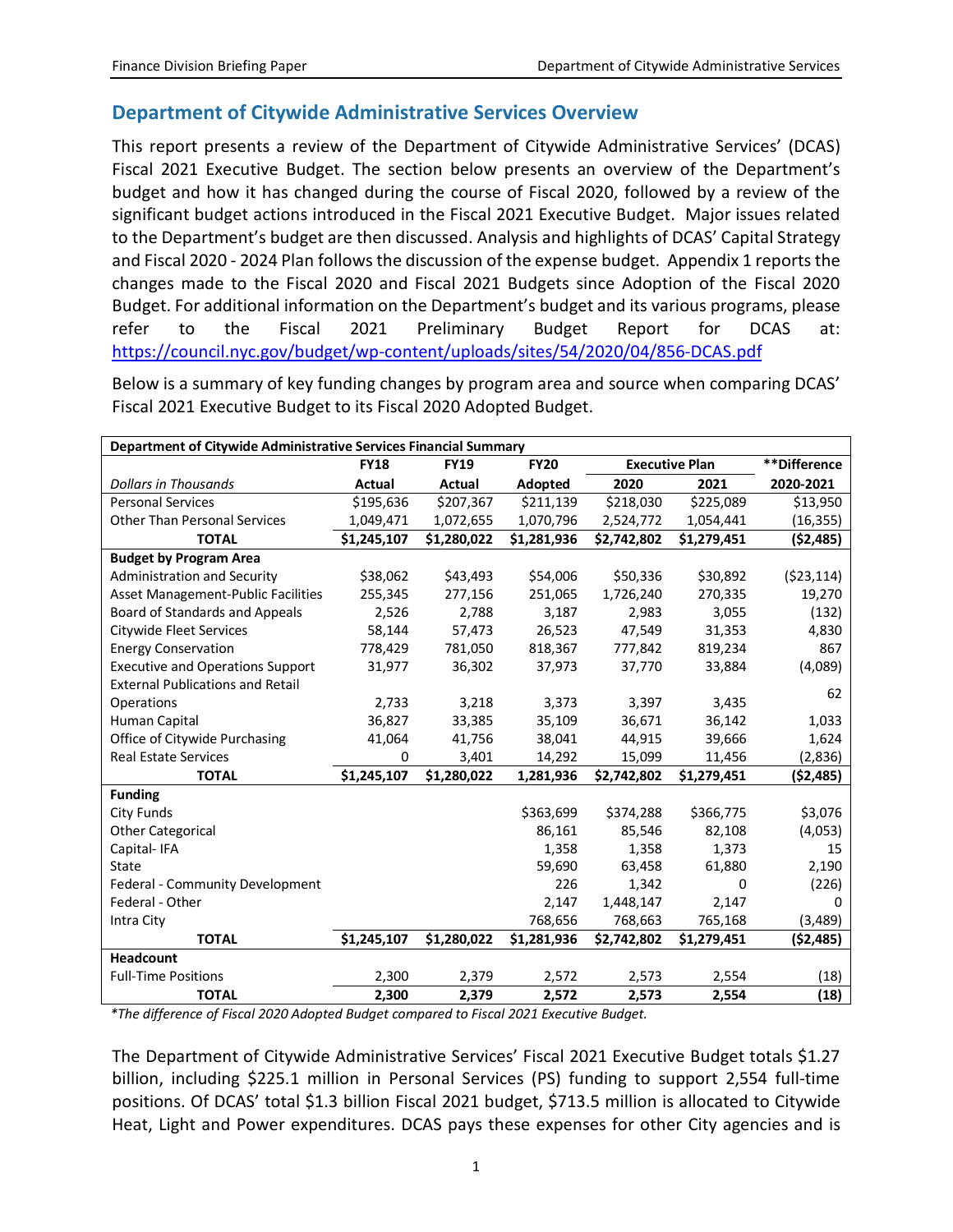discussed in more detail in the *"Citywide Heat, Light and Power"* section of this report. DCAS' Fiscal 2021 Executive Budget is \$2.5 million less than its Fiscal 2020 Adopted Budget of \$1.28 billion. This decrease is primarily associated with the Department's savings plan, discussed in the *"Citywide Savings Program"* section of this report. Approximately 59.8 percent (\$765.2 million) of DCAS' Fiscal 2021 budget is funded through intra-city transfers for goods and services that agencies purchase from DCAS. Approximately 28.6 percent of DCAS' Fiscal 2021 budget is City tax-levy funding, with the majority of the remaining funding coming from State and Other Categorical sources. DCAS' budget is subdivided into 20 Units of Appropriation (U/As), which include Personal Services (PS) and Other than Personal Services (OTPS) U/As for each of the Department's 10 program areas. $1$ 

DCAS' current year budget totals \$2.7 billion, which is \$1.4 billion more than the Department's Fiscal 2021 Executive Budget. This increase is almost entirely due to an increase in federal funding, as the Federal Emergency Management Agency (FEMA) and the Center for Disease Control (CDC) have allocated funding to the City to Purchase Personal Protective equipment (PPE), such as surgical masks, surgical gowns, among other essential items to combat the coronavirus (COVID-19) pandemic in the City. The Department also had numerous budgetary actions during Fiscal 2020 and Fiscal 2021, which are discussed in the *"Other Adjustments"* section of this report. For additional information regarding financial plan actions, please refer to Appendix A.

Below is a summary of key funding sources by program area and source, comparing DCAS' Executive Budget to its Fiscal 2020 Adopted Budget.

### **Changes by Funding Source**

- **City Tax-Levy Funding.** The Fiscal 2021 Executive Budget increases DCAS' City funding by \$3.1 million when compared to its Fiscal 2020 Adopted Budget, primarily due to numerous collective bargaining adjustments across the agency, which will be discussed in the *"other adjustments"* section of this report.
- **Federal Funding.** The Fiscal 2020 Executive Budget increases DCAS' federal funding by \$1.4 billion, as FEMA and the CDC have allocated funding to the City to purchase PPE such as surgical masks, surgical gowns, among other essential items to combat the COVID-19 pandemic in the City.

# **New in the Executive Budget**

### **New Needs**

 $\overline{a}$ 

The Department of Citywide Administrative Services' Fiscal 2021 Executive Budget introduces new needs of \$834,000 in Fiscal 2021.

- **WEX Gas.** An additional \$35,000 was added to DCAS' Fiscal 2021 budget for the WEX Gas card program, which City agencies use to fill up City vehicles with gasoline.
- **Campaign Finance Board Intra-City.** \$796,000 was added to DCAS' intra-city budget in Fiscal 2021 for intra-city expenses associated with the Campaign Finance Board.

<span id="page-2-0"></span> $1$  Units of Appropriation are subdivisions of the City Expense Budget that the City Council votes upon.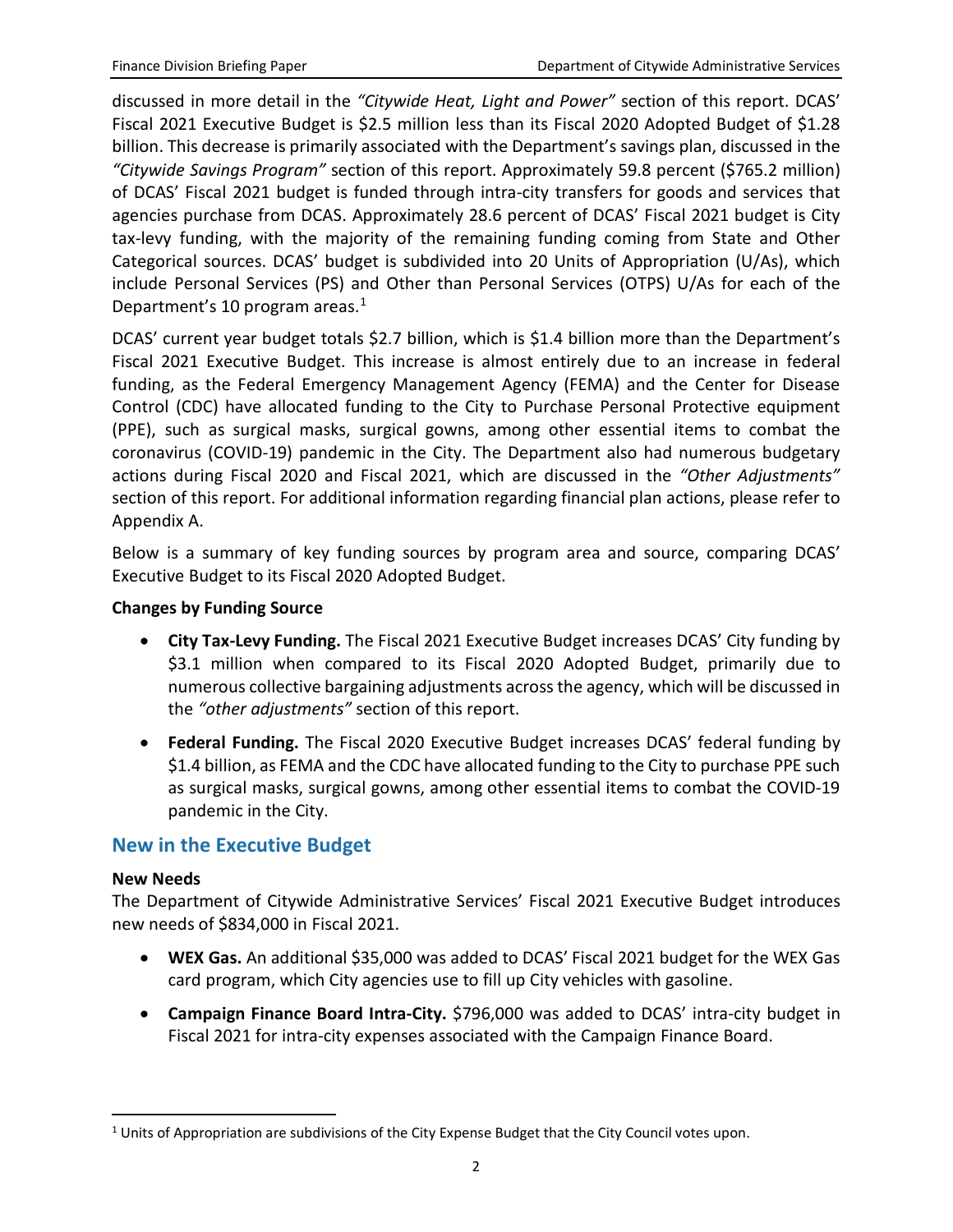#### **Other Adjustments**

The Fiscal 2021 Executive Budget includes other adjustments of \$1.4 billion in Fiscal 2020 and a decrease of \$14.2 million in Fiscal 2021, which include the following.

- **Federal Funding.** The Fiscal 2021 Executive Budget increases DCAS' federal funding by \$1.4 billion, of which \$1.3 billion comes from the Federal Emergency Management Agency (FEMA), and \$30 million comes from the Center for Disease Control (CDC), which are funds that are being used to combat the COVID-19 pandemic. As of April 27, 2020, DCAS has committed to spend approximately \$799.1 million in COVID-19 related expenses. The three largest categories include \$788.2 million for the purchase of ventilators, surgical equipment, such as face masks, face shields, gowns, and other forms of PPE, \$8.9 million for cleaning services and cleaning supplies, and \$1.8 million for the procurement of other general supplies and materials needed to combat COVID-19. DCAS also provides support services to City agencies during the COVID-19 pandemic since DCAS manages 55 of the City's public buildings. According to DCAS, when an agency informs the DCAS Facilities Management Team of an employee testing positive for COVID-19, custodians are immediately mobilized to address these high-risk areas through enhanced cleaning protocols. Following all Department of Health and Mental Hygiene (DOHMH) guidelines, custodians thoroughly clean and sanitize all surfaces and floors in the vicinity of the worksite, including common areas.
- **Collective Bargaining.** The Fiscal 2021 Executive Budget includes \$2.8 million in Fiscal 2020, \$3.4 million in Fiscal 2021, and baselined \$3.6 million beginning in Fiscal 2022 for collective bargaining purposes at DCAS. This funding has been allocated to settle collective bargaining issues with bricklayers, electricians, maintenance workers, among others at Communications-Workers America (CWA) 1180, the International Union of Operating Engineers (Local 15 and Local 30).
- **Silver Stars.** The Fiscal 2021 Executive Budget includes a baselined decrease of \$199,000 beginning in Fiscal 2021 through the Silver Stars program. The program, formerly known as Redeploy, will allow employees eligible for retirement to shift from full-time to parttime status at the discretion of their agency, while officially filing for retirement. This initiative follows Section 212 of the New York State Retirement and Social Security Law (RSSL), which caps earnings at \$35,000 for individuals under 65 who return to public employment. While the employee benefits by earning their pension while collecting partial wages, the agency benefits by addressing inefficiencies in having full-time employees used for work that is either seasonal or does not span a full work week because part-time positions for the same work are too difficult to fill. According to the Office of Management and Budget (OMB), this program will be managed by the Department for the Aging (DFTA).
- **Lease Adjustment.** The Fiscal 2021 Executive Budget includes a decrease of \$20,000 in Fiscal 2020, an increase of \$12.8 million in Fiscal 2021, \$12.1 million in Fiscal 2022, and a baselined increase of \$10.3 million beginning in Fiscal 2023 for increased lease expenditures across the City. These include increased lease expenses for a BOE facility on Metropolitan Avenue, increased lease expenditures for Community Boards, and lease expenses related to a new location at 59 Maiden Lane for the Department of Finance (DOF).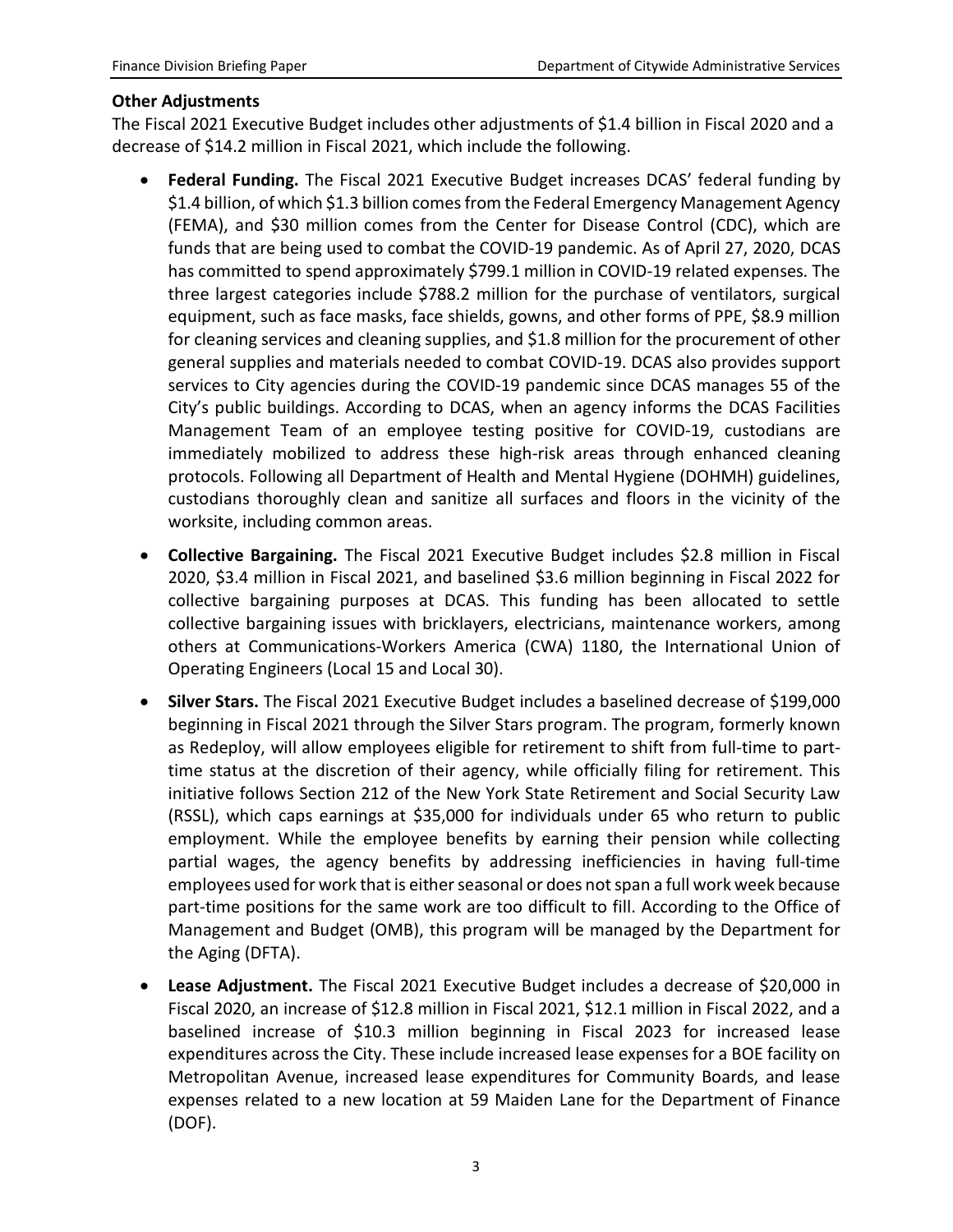- **Lease Auditing.** The Fiscal 2021 Executive Budget includes an increase of \$1.5 million in Fiscal 2020 and a decrease of \$1.5 million in Fiscal 2021. This is part of a citywide savings initiative, in which DCAS' Real Estate Services (RES) would conduct lease audits which would determine whether agencies were paying a higher amount for their leases, upon which action is taken that will result in recoupments. According to OMB, this adjustment reflects that the City will realize these savings in Fiscal 2021, rather than in Fiscal 2020.
- **Enhanced Space Management.** The Fiscal 2021 Executive Budget includes a decrease of \$1.5 million in Fiscal 2021 for enhanced space management. This is part of the Space Management Program citywide savings initiative, in which DCAS' Division of Asset Management would establish a more thorough review process of all City agencies' present and future space requests, with the aim of using the spaces the City owns and rents in a more efficient and less costly manner. According to OMB, this initiative will generate citywide budgetary savings of \$1.5 million in Fiscal 2021.
- **Enhanced Bidding.** The Fiscal 2021 Executive Budget includes projected savings of \$2.5 million in Fiscal 2021 for enhanced bidding. According to OMB, the City is attempting to conduct a real-time bidding module, in which companies that bid for a contract will be able to see their individual rankings. However, this initiative is being reviewed by the Law Department, and has yet to be fully approved.
- **Energy Load Management.** The Fiscal 2021 Executive Budget includes a decrease of \$1 million in Fiscal 2020, a decrease of \$3.2 million in Fiscal 2021, and a baselined decrease of \$1.9 million beginning in Fiscal 2022 for the energy load management citywide savings initiative. This initiative is managed by DCAS' Energy Load Management Division, in which they are working with 24 City buildings to review energy signatures, and working with building managers to conserve energy. Although these savings have been identified, they are offset by a baselined increase of \$2.3 million beginning in Fiscal 2020 for costs associated with managing the citywide savings initiative.

### **Citywide Savings**

In the Fiscal 2021 Executive Budget, DCAS will generate Citywide Savings of \$16.2 million in Fiscal 2020 and \$6.6 million in Fiscal 2021, which include the following.

- **Vacancy Reductions.** DCAS will generate budgetary savings of \$55,000 in Fiscal 2020 and baselined savings of \$73,000 beginning in Fiscal 2021 through the permanent reduction of five vacant positions at the Board of Standards and Appeals (BSA).
- **Auto Auction Proceeds.** DCAS will generate one-time revenue of \$515,000 in Fiscal 2020 through additional revenue from the auctioning of City-owned vehicles.
- **Civil Service Exam Revenue.** DCAS will generate one-time revenue of \$2.5 million in Fiscal 2021 through additional revenue from filings for the Sanitation Worker Exam. According to DCAS, the Department of Sanitation (DSNY) open competitive examination was last administered in Fiscal 2015. As such, the exam is expected to generate \$3.1 million in fees, which is offset by \$600,000 in overtime expenditures that are projected to be incurred during the administration of the exam.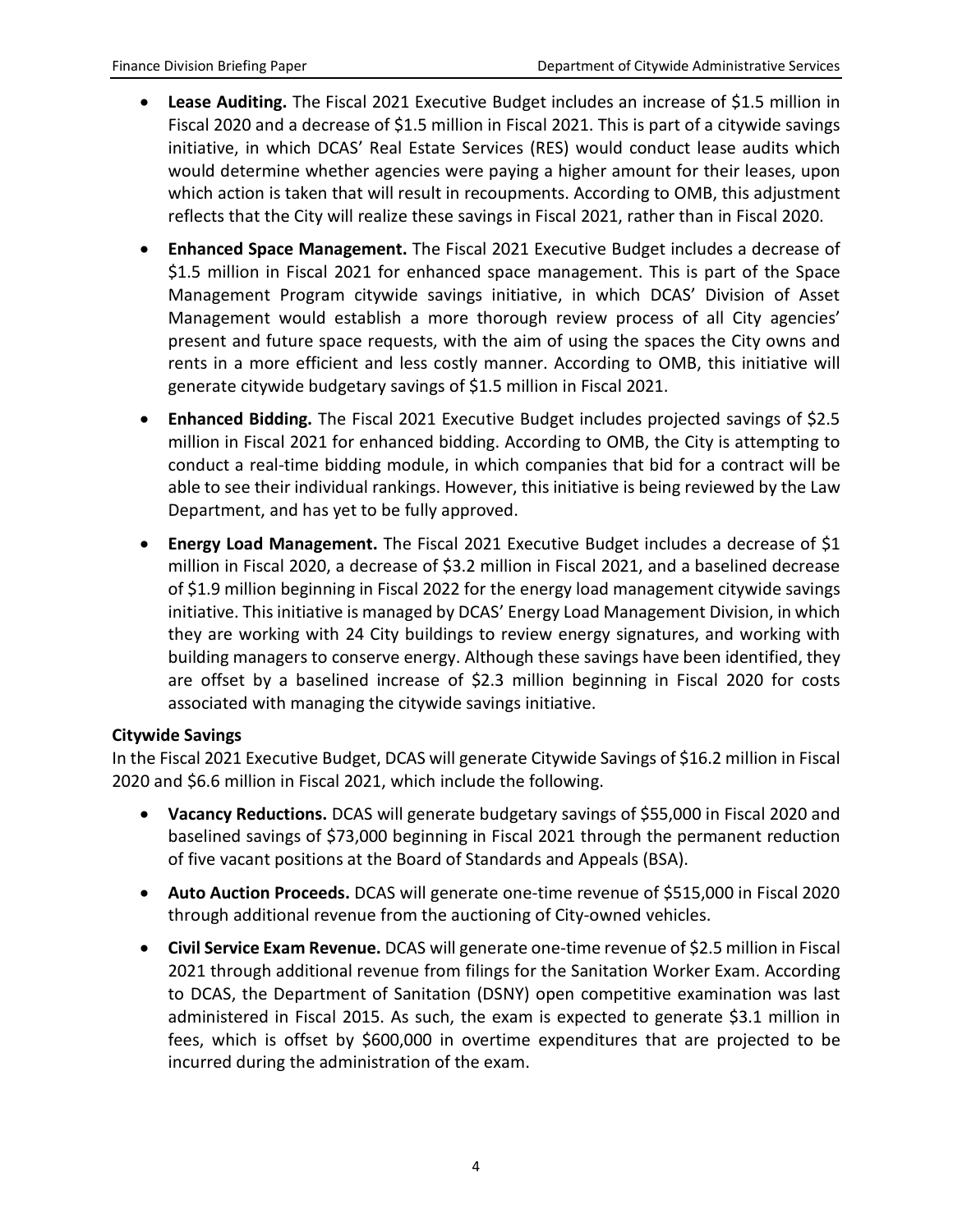- **Contract Re-Estimate.** DCAS will generate savings of \$1.1 million in Fiscal 2020 and \$469,000 in Fiscal 2021, primarily due to delays in an energy storage contract in which DCAS is still working on an agreement with the vendor.
- **Expense to Capital Swap.** DCAS will generate one-time budgetary savings of 3.5 million in Fiscal 2021 through projects to increase efficiency in existing building equipment and systems that will now be covered by capital funds.
- **Information Technology (IT) Re-Estimate.** DCAS will generate savings of \$350,000 in Fiscal 2020 and \$30,000 in Fiscal 2021 as the agency has moved over to use more open source software, resulting in a decreased need to use paid software licenses.
- **Operations and Maintenance.** DCAS will generate one-time budgetary savings of \$676,000 in Fiscal 2020 through lower than estimated costs with operations and maintenance projects.
- **OTPS Re-Estimate.** DCAS will generate one-time budgetary savings of \$4.9 million in Fiscal 2020 through delays in implementing energy efficiency projects, which include delays in solar feasibility studies, pre-scoping projects, among others.
- **Personnel and Training.** DCAS will generate budgetary savings of \$334,000 in Fiscal 2020 and \$75,000 in Fiscal 2021 through savings achieved through delays in filling vacant positions and training cost re-estimates.
- **Security Re-Estimate.** DCAS will generate one-time budgetary savings of \$5.8 million in Fiscal 2020 due to lower than estimated security guard service costs for the Non-Public School Security Reimbursement Program due to the closure of schools in the City during the COVID-19 pandemic.
- **Space Measurement Re-Estimate.** DCAS will generate one-time budgetary savings of \$400,000 in Fiscal 2020 as the State's Stay at Home order has prevented vendors from continuing to survey buildings. Please refer to the description regarding Enhanced Space Management, in the *"Other Adjustments"* section of this report for additional information.
- **UDC Excess Revenue.** DCAS will generate one-time budgetary savings of \$1.9 million in Fiscal 2020 through additional revenue from a rental agreement with the Urban Development Corporation (UDC).

In addition to the agency's savings program, the Citywide Savings Program includes "Citywide Savings Initiatives", which are managed by DCAS. Although the savings do not directly impact DCAS' budget, DCAS coordinates savings in these areas across multiple agencies. Below is the list of these savings initiatives.

- **Fleet Approval Process.** The City will generate one-time budgetary savings of \$2.8 million in Fiscal 2020 as DCAS and the Office of Management and Budget (OMB) will review all on-road vehicle purchase requests to ensure optimal usage of agency fleets.
- **Heat, Light and Power.** The City will generate savings of \$58.9 million in Fiscal 2020, \$51.1 million in Fiscal 2021, \$16.9 million in Fiscal 2022, \$2.6 million in Fiscal 2023 and \$5.2 million in Fiscal 2024 through energy savings from milder temperatures, favorable oil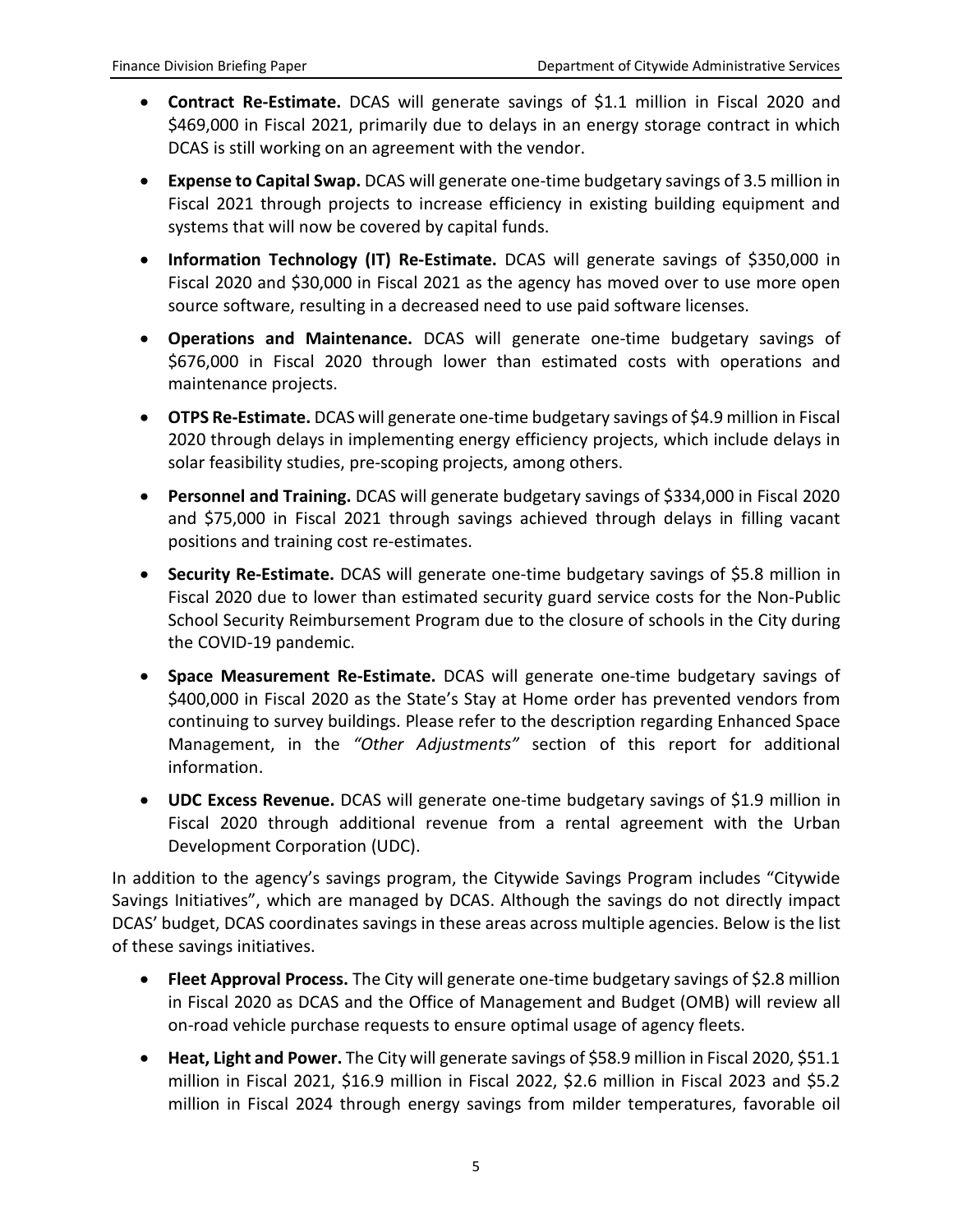prices, and reduced energy usage due to the closure of numerous City offices because of the COVID-19 pandemic.

#### **Not Included in the Executive Plan**

The Fiscal 2021 Executive Plan does not include certain budgetary items that pertains to DCAS, that the Council will address in this section.

• **Non-Public School Security Guard Reimbursement Program.** Local Law 2 of 2016 stipulates that up to \$19.8 million be allocated annually to finance the Non-Public School Security Guard Reimbursement Program. The Fiscal 2020 budget includes \$19.8 million for private school security reimbursements, which is the maximum amount that can be legally spent on this program. As of the release of the Fiscal 2021 Executive Budget, the Administration has not yet allocated any funding for the program for Fiscal 2021. The Council understands that schools have closed due to the COVID-19 pandemic, and according to New York State Governor Andrew Cuomo, schools will remain closed until at least May 15, 2020. However, funding must be included in Fiscal 2021 to ensure that nonpublic schools are able to take full advantage of the program, assuming that schools will likely open in the Fall of 2020.

#### **Citywide Heat, Light and Power**

Budgeted at \$713.5 million for Fiscal 2021, the Citywide Heat, Light and Power (HLP) Budget makes up approximately 55.7 percent of DCAS' Fiscal 2021 Executive Budget. HLP expenditures represent all City agencies (and some non-City agencies) spending on electricity, natural gas heating, and steam heating. DCAS pays the collective City HLP bill, and is compensated primarily through intra-city transfers from those agencies. DCAS also pays for the Health and Hospitals (H+H) Corporation's HLP expenses, although these transfers from H+H are considered other categorical funds, as H+H is technically not a City agency. City funding of the HLP bill primarily represents DCAS' paying of its own HLP expenses. Since the Fiscal 2021 Preliminary Plan, the Citywide Heat, Light and Power budget has decreased by \$38.7 million in Fiscal 2020 and \$23.6 million in Fiscal 2021. The decrease is primarily associated with lower energy usage due to the closure of numerous City offices because of the COVID-19 pandemic, milder temperatures and favorable commodity prices in the current year, as well as savings measures to be implemented by DCAS in Fiscal 2021 and in the outyears.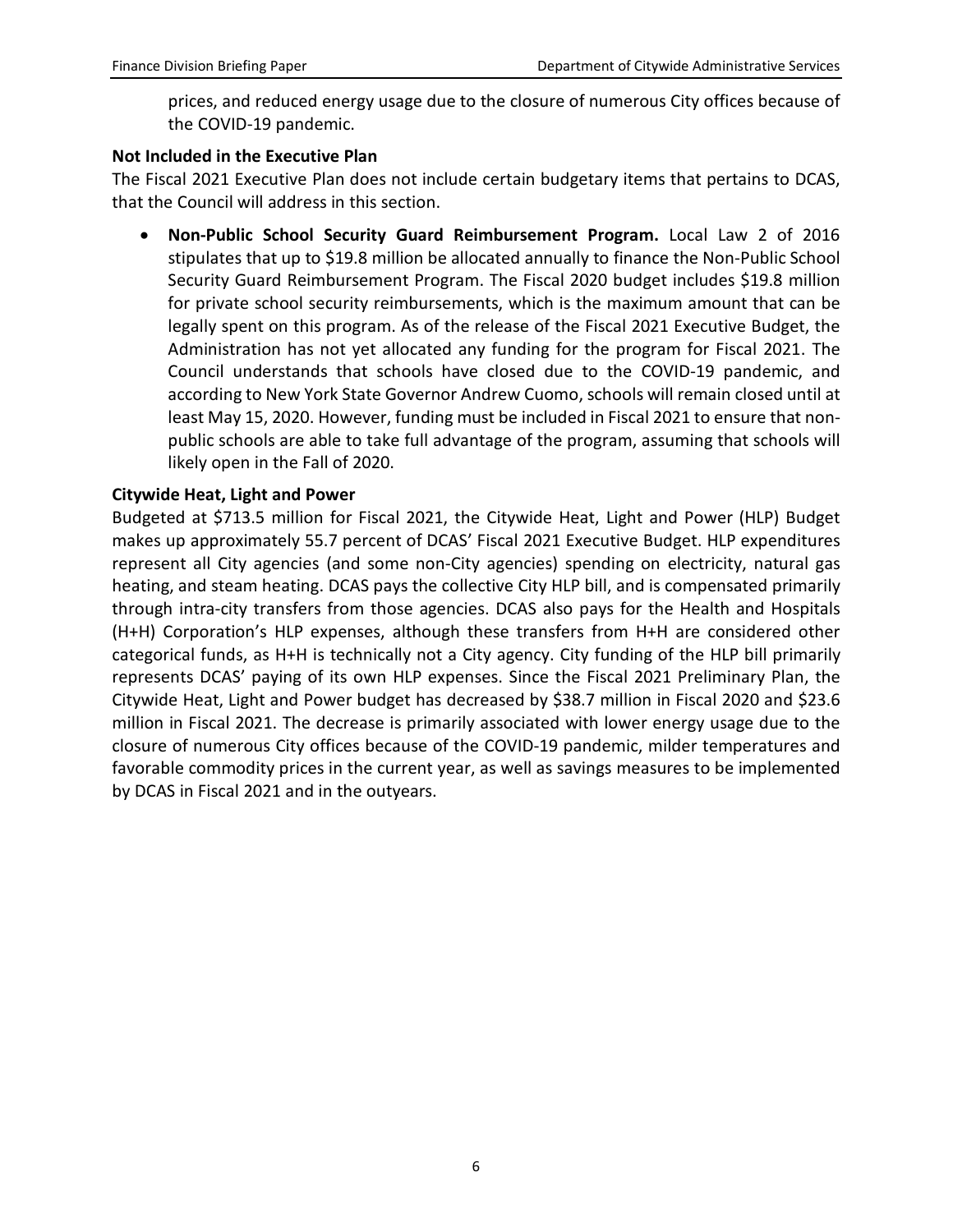

#### **Miscellaneous Revenue**

DCAS' projected miscellaneous revenue streams for Fiscal 2020 total \$73.1 million and \$62.1 million for Fiscal 2021. When compared to the projected miscellaneous revenue streams set forth in DCAS' Fiscal 2020 Adopted Budget totaling \$65.4 million, projected commercial rent revenue for Fiscal 2020 increased by \$5.5 million as DCAS will generate additional revenue in various commercial rent agreements. Additionally, projected revenue for civil service exam fees increased by \$3 million in Fiscal 2021 as DCAS will generate additional revenue from the Sanitation Worker civil service exam. Lastly, projected revenue for Board of Standards and Appeals (BSA) filing fees decreased by \$796,000 in Fiscal 2020 as BSA's offices have been closed due to the COVID-19 pandemic, and all payments have been delayed. For additional information regarding DCAS' miscellaneous revenue streams, please refer to Appendix B.

### **Contracts**

DCAS' Fiscal 2021 Contract Budget totals \$59.7 million, which is a decrease of \$845,000 when compared to the Department's Fiscal 2021 Preliminary Contract Budget. This is primarily due to the Department's Citywide Savings Program, discussed above. DCAS' Fiscal 2021 Executive Contract Budget is \$32.7 million less than its Fiscal 2020 Adopted Contract Budget of \$92.5 million. This is primarily due to the fact that funding for the Non-Public Schools Security Guard Reimbursement Program, totaling \$19.8 million, has yet to be added into the Department's Fiscal 2021 Contract Budget. For additional information regarding DCAS' Fiscal 2021 Executive Contract Budget, please refer to Appendix C.

# **Capital Program**

On April 16, 2020, Mayor Bill de Blasio released the Executive Capital Commitment Plan for Fiscal 2020 – 2024 (the "Commitment Plan") and the Fiscal 2021 – 2024 Executive Capital Budget (the "Capital Budget"). The following section will provide an overview of the Executive Capital Commitment Plan and Capital Budget for the Department of Citywide Administrative Services (DCAS). Each one of these documents should support and be well integrated with one another to properly execute the City's capital projects, as well as meet its infrastructure goals.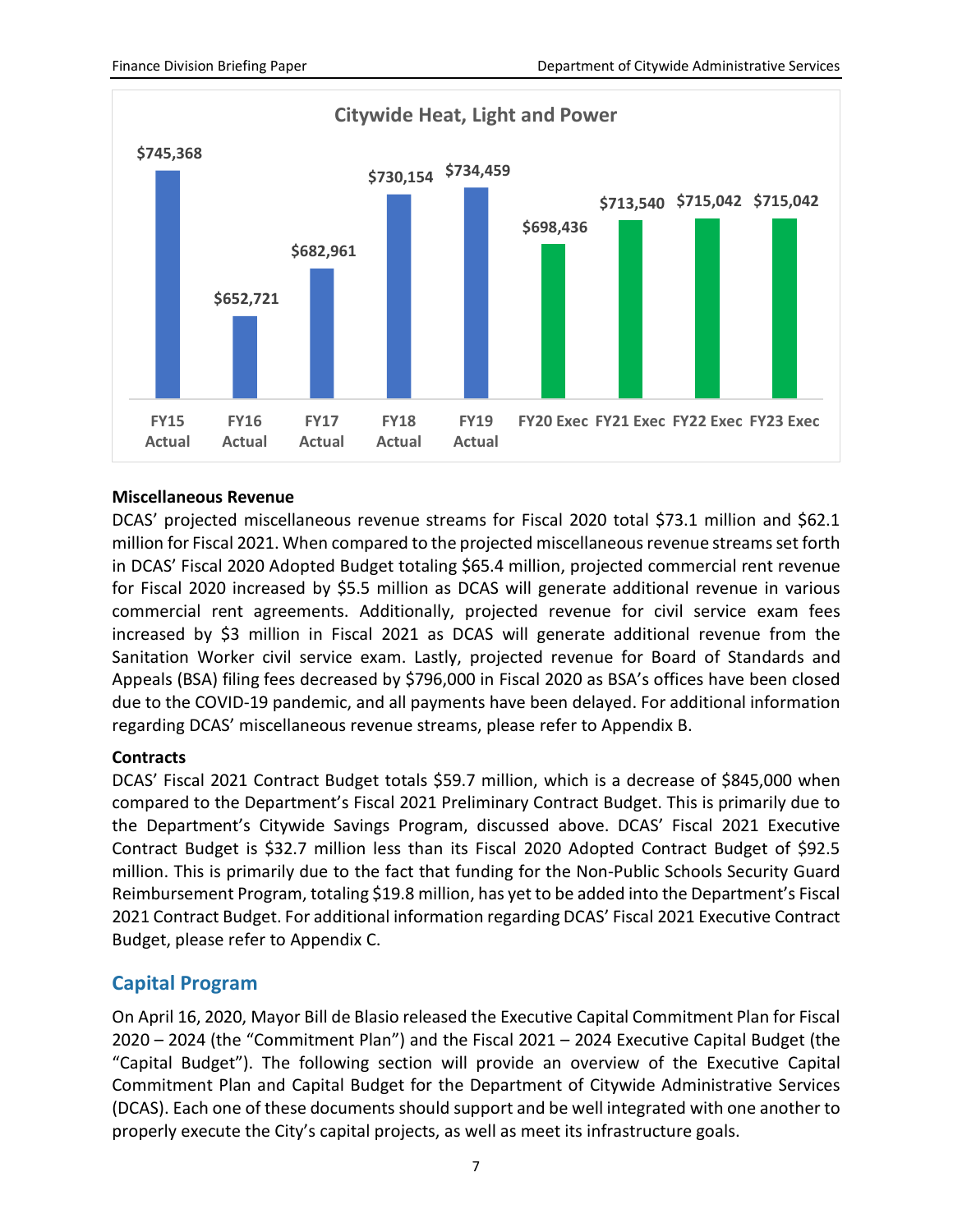# **Executive Capital Budget for Fiscal 2020 - 2024**

The Capital Budget provides the estimated need for appropriations for Fiscal 2020, along with projects for the subsequent three-year capital program. Appropriations represent the legal authority to spend capital dollars, and are what the Council votes on at Budget Adoption.



As shown in the chart above, DCAS' Fiscal 2021 Executive Capital Budget includes \$4.5 billion between Fiscal 2021 – 2024. This represents approximately 6.6 percent of the City's total \$67.2 billion Capital Budget for 2021 – 2024. Additionally, total appropriations for Fiscal 2020 total \$2.2 billion. This includes \$1.6 billion in reauthorized prior appropriations and \$636.6 million in authorized Fiscal 2020 appropriations.

# **Executive Capital Commitment Plan for Fiscal 2020 - 2024**

The City's Capital Commitment Plan details the Administration's plan to spend the appropriations voted on by the City Council at Adoption. The Commitment Plan provides project-level funding detail as well as an estimate of expenditure dates. It is through this document that we gain insight into a project's estimated cost, start date and time to completion.

DCAS' Executive Capital Commitment Plan includes \$5.3 billion. This represents approximately 6.4 percent of the City's total \$83.2 billion Executive Capital Commitment Plan. The Capital Commitment Plan is significantly higher than the Capital Budget, because it includes planned commitments for the current fiscal year.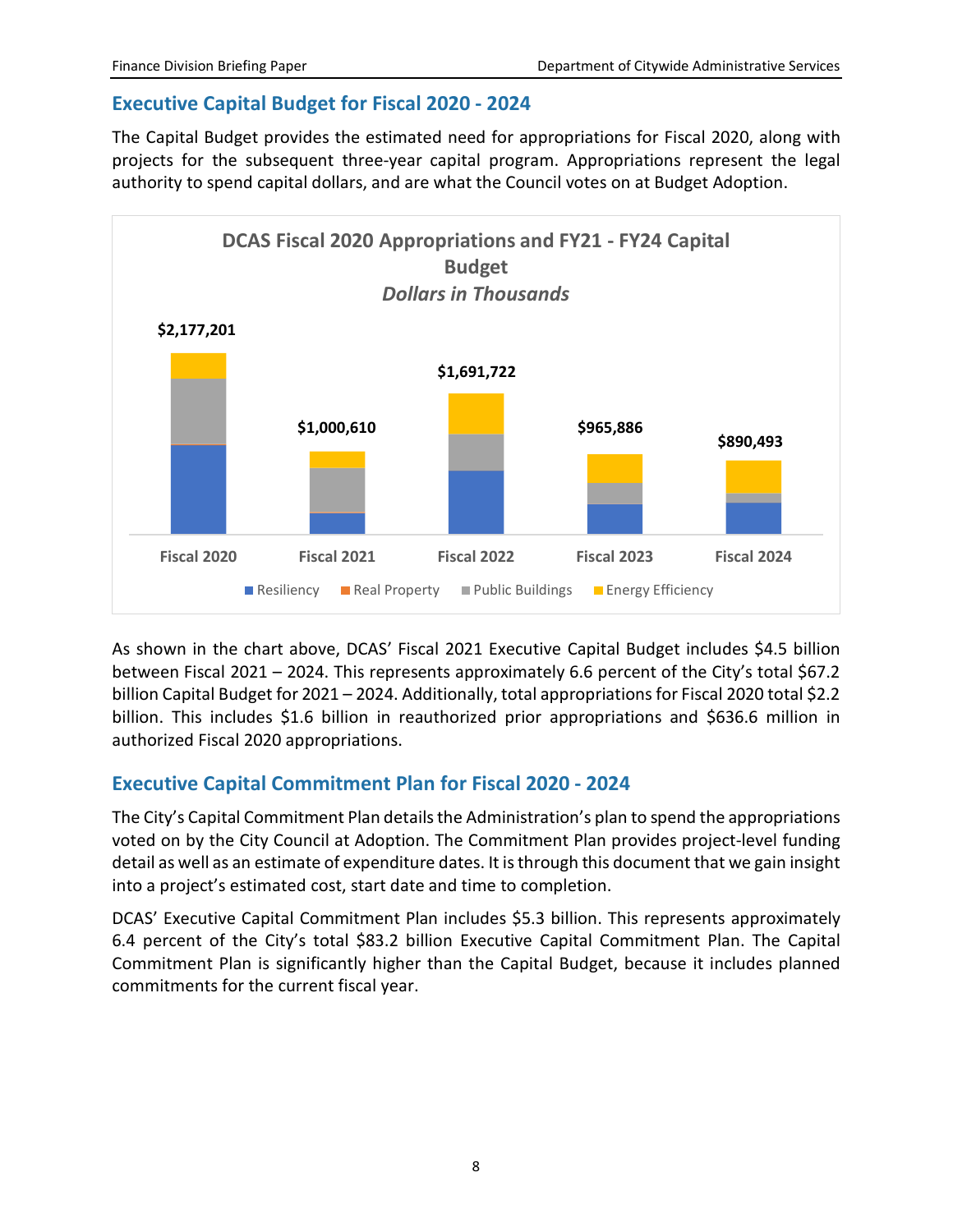

The Executive Capital Commitment Plan for the Department for Fiscal 2020 – 2024 has increased by \$63.5 million, to a total of \$5.3 billion, which represents an increase of 1.2 percent when compared to the Department's Preliminary Capital Commitment Plan. This is primarily due to the fact that \$50.7 million was added to the East Side Coastal Resiliency (ESCR) project, discussed later on in this section of the report.

The Capital Commitment Plan for Real Property increased by \$3.5 million, primarily due to the creation of new capital projects, specifically the demolition of 70 Mulberry Street. The Capital Commitment Plan for Public Buildings increased by \$5.9 million, which is also due to the addition of new capital projects, discussed later on in this section of the report. Lastly, the Capital Commitment Plan for Energy Efficiency remains unchanged since the Fiscal 2021 Preliminary Capital Commitment Plan. The following is a list of projects currently funded in the Department's Fiscal 2021 Executive Capital Commitment Plan.

- **East Side Coastal Resiliency (ESCR) Project.** The Executive Capital Commitment Plan includes \$1.2 billion for the East Side Coastal Resiliency (ESCR) project. The project is an integrated coastal protection system that will reduce the risk of flooding and facilitate access to the waterfront, creating improved public spaces and enhanced natural areas. Stretching from Montgomery Street to East 25<sup>th</sup> Street, the ESCR project aims to strengthen 2.4 miles of urban coastline against floods and rising sea levels, while providing social and environmental benefits to the community.
- **Citywide Resiliency – Battery Park.** The Executive Capital Commitment Plan includes \$164.6 million for ongoing citywide resiliency measures to provide flood protection to Manhattan's Battery Park Area. The project aims to protect the Battery Park and adjacent upland neighborhoods from potential storm surges and sea level rise from the harbor. This will be accomplished by raising the wharf-promenade along the waterfront to the 2100 projected sea level rise elevation. The project will also reconstruct the Pier A Plaza and walkway to tie into this elevation, which will include new concrete sidewalks and curbs and new landscape plantings.
- **Canton Court.** The Executive Capital Commitment Plan includes \$4.4 million for the bulkhead replacement on Canton Court in Gerritsen Beach, Brooklyn. The eastern street end of Canton Court, which is supported by a concrete gravity retaining wall, was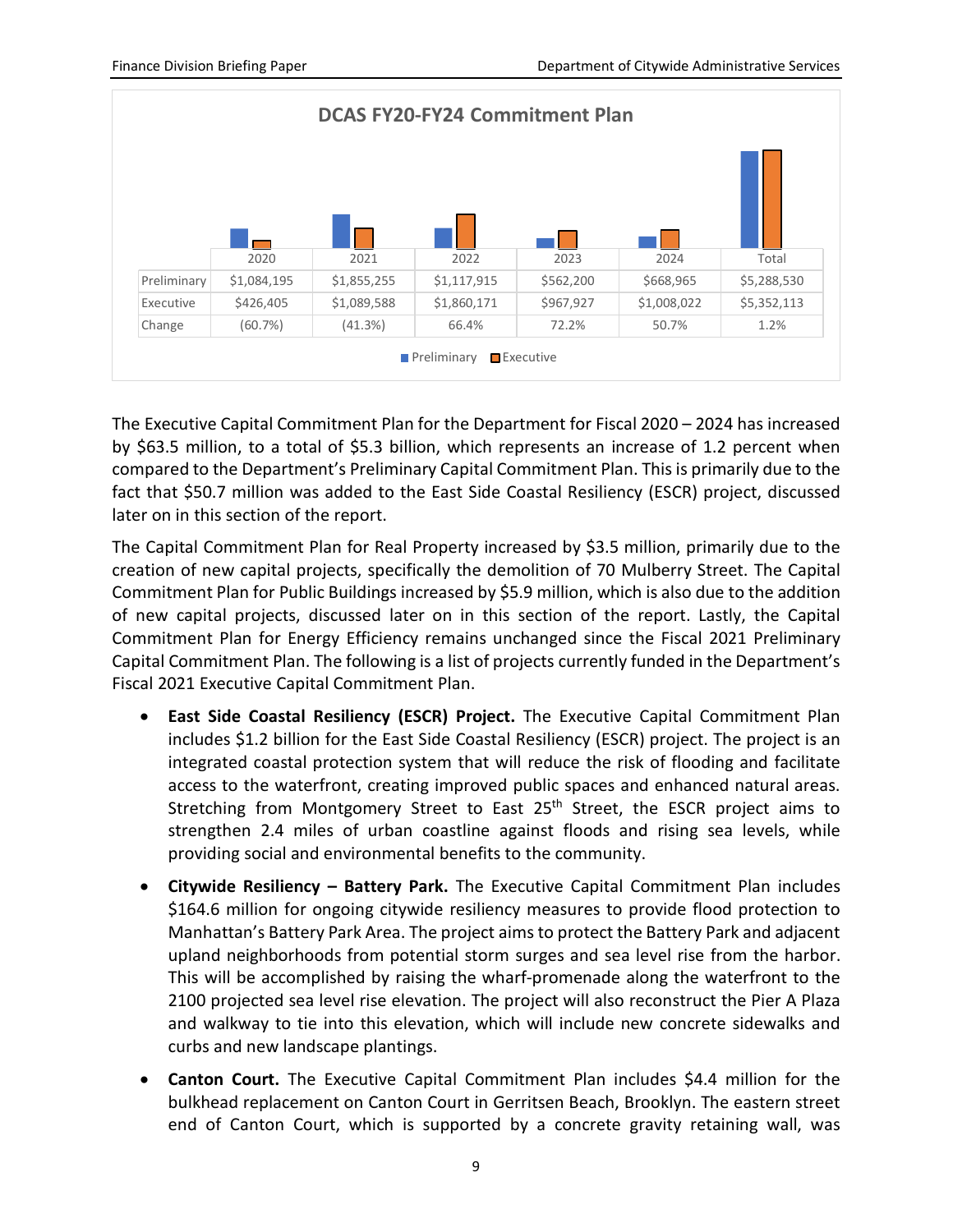determined to be in dire need of repair upon an inspection by engineers in July 2015 noted cracking and spalling of concrete, with the loss of backfill from behind the structure. The \$3.4 million allocated to this project will install new steel sheet piles between the existing sidewalks and street, repair the adjacent timber retaining wall, and finance the removal of the existing pavement over approximately 80 feet of roadway and place a new sub base and asphalt pavement.

- **East River Park.** The Executive Capital Commitment Plan includes \$7.9 million to finance construction at the East River Park, which is a public park managed by the Department of Parks and Recreation (DPR) on the Lower East Side of Manhattan. The scope of this project is to rehabilitate the East River Park bulkheads and platforms. The work will address structural deficiencies that include voids of the low-level platforms that threaten the longterm integrity of the bulkhead and esplanade.
- **OneNYC.** The Executive Capital Commitment Plan includes \$972 million for energy efficiency funding. According to DCAS, this funding acts as a holding code for projects associated with energy efficiency, and as such, funds from this line are moved to finance other projects as new needs are identified. It should be noted, that OneNYC's ten-year capital strategy includes \$2.5 billion, with \$1.6 billion includes between Fiscal 2025 – 2029.
- **Garages.** The Executive Capital Commitment Plan includes a total of \$35.1 million to install energy efficiency retrofits at City-owned garages across the City, of which \$26.6 million are for garages operated by the Department of Sanitation (DSNY). Retrofits includes LEG lighting upgrades, modernizing boilers and generates, and the installation of solar panels.
- **Fuel Tank Replacement Program.** The Executive Capital Commitment Plan includes \$139.6 million for work associated with the fuel tank replacement program. These projects include the construction, construction management, and engineering design services for site evaluation, tank system integrity inspection, and replacement of petroleum product storage tank stumps.

The following is a list of major new projects added to the Department's Fiscal 2021 Executive Capital Budget, which were financed through new funding and funding that was moved from other capital projects.

- **Brooklyn 10 Pier 53rd Street Rehabilitation.** The Executive Capital Commitment Plan includes \$20.6 million for work associated with bringing the pier into a state of good repair. This project consists of a preliminary inspection of the waterfront structure at the 52<sup>nd</sup> Street Pier and surrounding retaining structures as well as design, construction, and construction management services. The scope of work includes the demolition of inshore and offshore segments, the reconstruction of the inshore pier, the rehabilitation of the low-level platform, and the rehabilitation of the Northern Inshore Bulkhead.
- **70 Mulberry Street Demolition.** The Executive Capital Commitment Plan includes \$6.2 million to finance the demolition of the Museum of Chinese in America (MOCA), due to the large fire that ravaged the building in January 2020.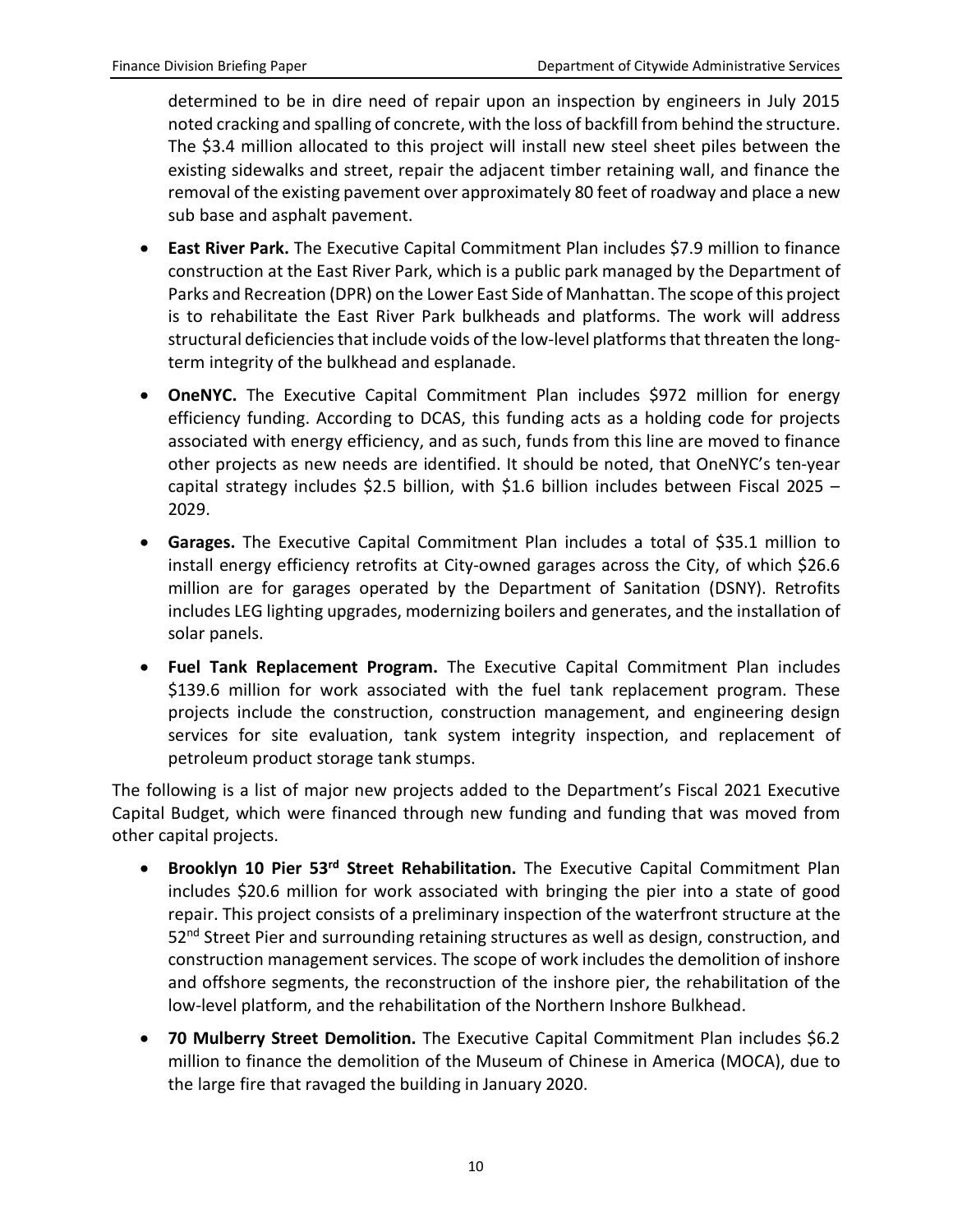- **Lotts Lane Repairing.** The Executive Capital Commitment Plan includes \$1.4 million for work related to repaving a road in dilapidated condition, and therefore, eliminate hazardous road conditions.
- **David H. Koch Theater.** The Executive Capital Commitment Plan includes \$6.5 million for work related to a comprehensive energy efficiency LED lighting upgrade with sensor integration. The project will replace inefficient luminaries such as incandescent, fluorescent, among other light fixtures. The proposed work will take place in the theater house, stage, lobby, hallways, back entrances, administrative offices and mechanical rooms.
- **Public Health Labs.** The Executive Capital Commitment Plan includes \$27.4 million for deep energy retrofits at a Department of Health and Mental Hygiene (DOHMH) facility. These retrofits include the installation of a 500-kilowatt (kW) cogeneration plant to generate on-site electricity wile recapturing waste heat for service hot water, an improved low pressure-drop ventilation system which will reduce fan electricity consumption, and a 100-kW rooftop mounted solar PS system for generating renewable energy, amongst other retrofits.
- **Red Hook Library.** The Executive Capital Commitment Plan includes \$1.3 million for energy performance upgrades at the Public Library in Red Hook, Brooklyn. These retrofits include the installation of thermally insulated windows and additional roof and wall insulation to reduce space heating costs, high efficiency lighting systems which will reduce lighting costs, and low-flow water fixtures which reduce hot water heating costs, among other retrofits.
- **253 Broadway.** The Executive Capital Commitment Plan includes \$14 million for renovations to the office space of the Landmarks Preservation Commission (LPC), along with interior renovation at the Home Life building at 253 Broadway. This project consists of the interior renovation and attendant mechanical, plumbing, electrical, and life safety system upgrades of the  $2^{nd}$ ,  $11^{th}$ ,  $12^{th}$ ,  $13^{th}$ , and  $15^{th}$  floors for the NYC Landmarks Preservation Commission. Office furniture systems and other miscellaneous furniture will also be purchased and installed through the citywide furniture requirement contracts.
- **1 Center Street.** The Executive Capital Commitment Plan includes \$2.5 million to move the DCAS Elevator Operations team from the 25<sup>th</sup> floor at 1 Centre Street to the 13<sup>th</sup> Floor, due to major reconstruction on the 25<sup>th</sup> floor. The scope of the project includes the buildout of a new DCAS Elevator Operations area and required facilities including a machine room to accommodate the group's operational and safety compliance needs.
- **City Council.** The Executive Capital Commitment Plan includes \$10 million for numerous renovations on the  $14<sup>th</sup> - 18<sup>th</sup>$  floors of the City Council's 250 Broadway office space. The City Council has expressed a need for expansion space to accommodate an increase of approximately 10 percent in headcount. According to DCAS, in order to improve efficiency of space utilization across the existing premises and reduce the overall need for space, a new buildout has been negotiated on the  $2^{nd}$  through  $8^{th}$  floors that will accommodate the expansion as well as current operational needs within an overall smaller footprint than would otherwise be needed if the Council remained on current floors. This will reduce the City's real estate and operational costs for this need over the term of the lease.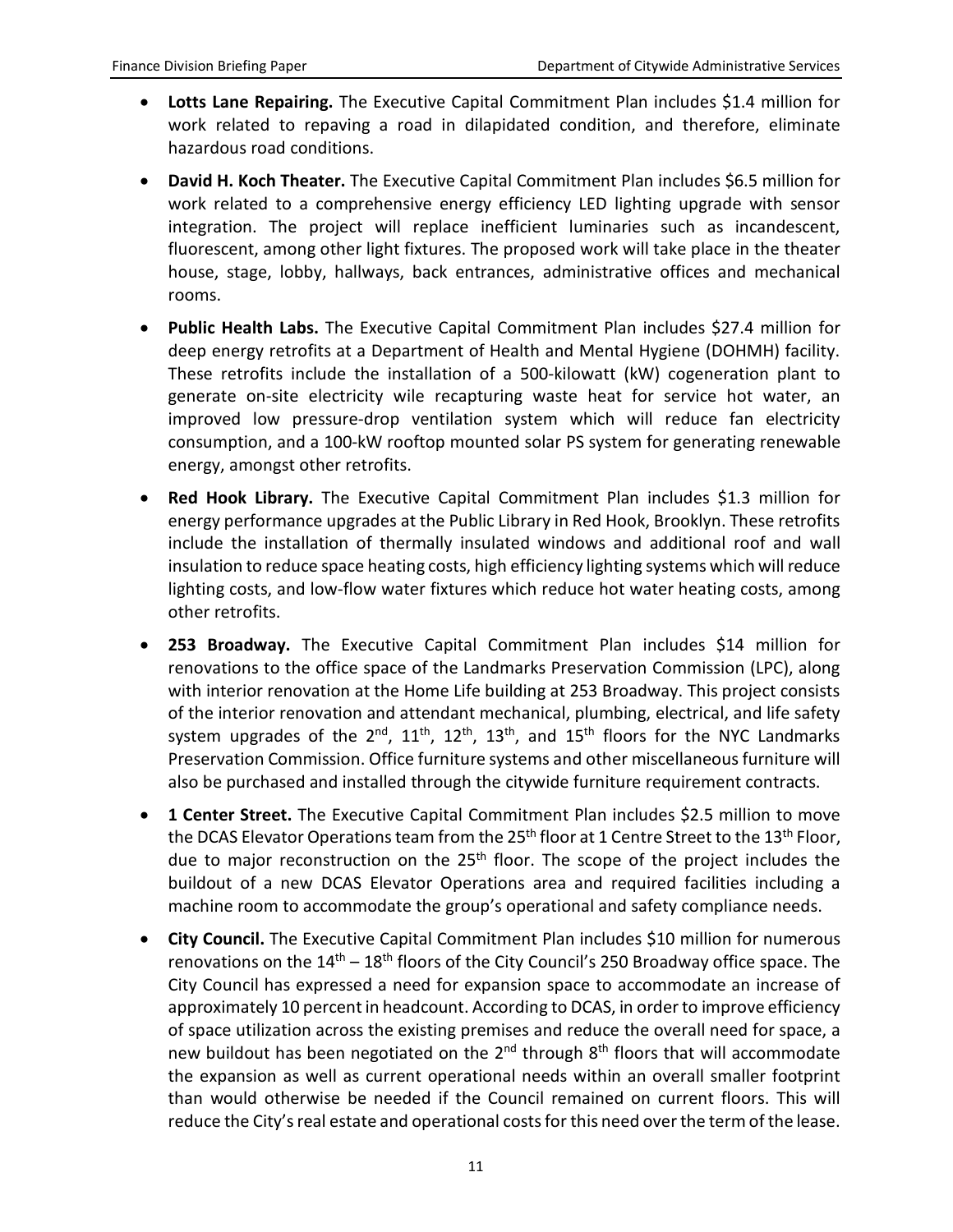# **Appendix A: Budget Actions in Fiscal 2021 since Fiscal 2020 Adoption**

|                                      | <b>FY20</b>              |                              |                              | <b>FY21</b>                  |                              |                         |  |
|--------------------------------------|--------------------------|------------------------------|------------------------------|------------------------------|------------------------------|-------------------------|--|
| <b>Dollars in Thousands</b>          | City                     | <b>Non-City</b>              | <b>Total</b>                 | City                         | <b>Non-City</b>              | <b>Total</b>            |  |
| DCAS Budget as of the FY20 Adopted   |                          |                              |                              |                              |                              |                         |  |
| <b>Budget</b>                        | \$363,699                | \$918,237                    | \$1,281,936                  | \$376,784                    | \$917,689                    | \$1,294,473             |  |
| <b>New Needs</b>                     |                          |                              |                              |                              |                              |                         |  |
| <b>Building Life Safety Measures</b> | \$9,150                  | \$-                          | \$9,150                      | \$-                          | \$-                          | \$-                     |  |
| <b>Subtotal, New Needs</b>           | \$9,150                  | \$-                          | \$9,150                      | \$-                          | \$-                          | $\overline{\mathsf{S}}$ |  |
| <b>Other Adjustments</b>             |                          |                              |                              |                              |                              |                         |  |
| <b>Collective Bargaining</b>         | \$699                    | \$482                        | \$1,181                      | \$1,015                      | 843                          | 1,858                   |  |
| <b>Incentive Payments for Energy</b> |                          |                              |                              |                              |                              |                         |  |
| <b>Conservation Measures</b>         | (1, 160)                 |                              | (1, 160)                     | (1, 556)                     |                              | (1, 556)                |  |
| Savings from Billing Audits          | (1,500)                  | $\overline{a}$               | (1,500)                      | (1,500)                      |                              | (1,500)                 |  |
| Training & Maintenance               | (195)                    | $\overline{a}$               | (195)                        | (195)                        |                              | (195)                   |  |
| Agency Energy Personnel Program      | (451)                    | $\overline{a}$               | (451)                        | (610)                        |                              | (610)                   |  |
| <b>PS Savings</b>                    | (201)                    | $\overline{\phantom{0}}$     | (201)                        |                              |                              |                         |  |
| Demand Response Rebate               | (150)                    | $\qquad \qquad \blacksquare$ | (150)                        |                              | $\overline{\phantom{a}}$     |                         |  |
| Warehouse Management System          | (35)                     | $\qquad \qquad \blacksquare$ | (35)                         | (4)                          | $\overline{\phantom{a}}$     | (4)                     |  |
| <b>Expense to Capital Swap</b>       | (545)                    |                              | (545)                        |                              |                              |                         |  |
| <b>ITCS Savings</b>                  | (71)                     |                              | (71)                         |                              |                              |                         |  |
| Operations & Maintenance Savings     | (500)                    | $\qquad \qquad \blacksquare$ | (500)                        |                              |                              |                         |  |
| Project Pre-Scoping                  |                          |                              |                              | (2,670)                      |                              | (2,670)                 |  |
| <b>Other City Adjustments</b>        | 15,171                   |                              | 15,171                       | 196                          |                              | 196                     |  |
| <b>Other Categorical Adjustments</b> |                          | 1,482                        | 1,482                        |                              |                              |                         |  |
| <b>Other State Adjustments</b>       |                          | 2,258                        | 2,258                        | $\qquad \qquad \blacksquare$ | 473                          | 473                     |  |
| <b>Other Federal Adjustments</b>     |                          | 1,116                        | 1,116                        | $\overline{\phantom{a}}$     |                              |                         |  |
| Other Intra-City Adjustments         |                          | 20,415                       | 20,415                       |                              | 5,988                        | 5,988                   |  |
| <b>Subtotal, Other Adjustments</b>   | \$11,062                 | \$25,753                     | \$36,815                     | \$(5,324)                    | \$7,304                      | \$1,980                 |  |
| <b>Total All Changes</b>             | \$20,212                 | \$25,753                     | \$45,965                     | \$(5,324)                    | \$7,304                      | \$1,980                 |  |
| DCAS Budget as of the FY21           |                          |                              |                              |                              |                              |                         |  |
| <b>Preliminary Budget</b>            | \$383,910                | \$943,987                    | \$1,327,897                  | \$371,460                    | \$924,992                    | \$1,296,452             |  |
| <b>New Needs - Exec</b>              |                          |                              |                              |                              |                              |                         |  |
| CFB FY21 Budget IC                   | $\overline{\phantom{a}}$ | $\overline{\phantom{0}}$     | $\overline{\phantom{0}}$     | $\qquad \qquad \blacksquare$ | \$796                        | \$796                   |  |
| <b>DCAS IC Training</b>              |                          | $\overline{\phantom{a}}$     | $\qquad \qquad \blacksquare$ | -                            | 13                           | 13                      |  |
| IC with DCAS                         | $\overline{\phantom{a}}$ | $\overline{\phantom{0}}$     | $\qquad \qquad \blacksquare$ | $\overline{\phantom{0}}$     | (10)                         | (10)                    |  |
| Wex Gas IC w/ DCAS                   |                          |                              |                              | $\overline{\phantom{0}}$     | 35                           | 5                       |  |
| <b>Subtotal, New Needs</b>           |                          |                              |                              |                              | \$834                        | \$834                   |  |
| <b>Other Adjustments</b>             |                          |                              |                              |                              |                              |                         |  |
| <b>Auto Auction Proceeds</b>         | \$85                     | $\overline{a}$               | \$85                         |                              |                              |                         |  |
| Civil Service Exam Revenue           |                          |                              |                              | 560                          |                              | 560                     |  |
| Contract Re-estimate                 | (1, 138)                 | $\overline{\phantom{a}}$     | (1, 138)                     | (469)                        |                              | (469)                   |  |
| <b>Expense to Capital Swap</b>       |                          | $\overline{\phantom{0}}$     |                              | (3,500)                      | $\qquad \qquad \blacksquare$ | (3,500)                 |  |
| IT Re-estimate                       | (350)                    | $\qquad \qquad \blacksquare$ | (350)                        | (30)                         | $\overline{\phantom{a}}$     | (30)                    |  |
| <b>Operations &amp; Maintenance</b>  | (676)                    | $\overline{\phantom{0}}$     | (676)                        |                              | $\overline{\phantom{a}}$     |                         |  |
| OTPS Re-estimate                     | (4,987)                  | -                            | (4,987)                      |                              |                              |                         |  |
| Personel & Training Savings          | (334)                    | $\overline{a}$               | (334)                        | (75)                         |                              | (75)                    |  |
| Security Re-estimate                 | (5,800)                  | $\qquad \qquad \blacksquare$ | (5,800)                      |                              |                              |                         |  |
| Space Measurement Re-estimate        | (400)                    | $\overline{a}$               | (400)                        |                              | $\overline{\phantom{a}}$     |                         |  |
| <b>Vacancy Reductions</b>            | (55)                     |                              | (55)                         | (73)                         |                              | (73)                    |  |
| <b>Other City Adjustments</b>        | 4,035                    |                              | 4,035                        | (1,093)                      |                              | (1,093)                 |  |
| <b>Other Categorical Adjustments</b> |                          | (2,096)                      | (2,096)                      |                              | (4,040)                      | (4,040)                 |  |
| <b>Other State Adjustments</b>       | $\overline{\phantom{a}}$ | 1,075                        | 1,075                        | $\overline{\phantom{a}}$     | 704                          | 704                     |  |
|                                      |                          |                              |                              |                              |                              |                         |  |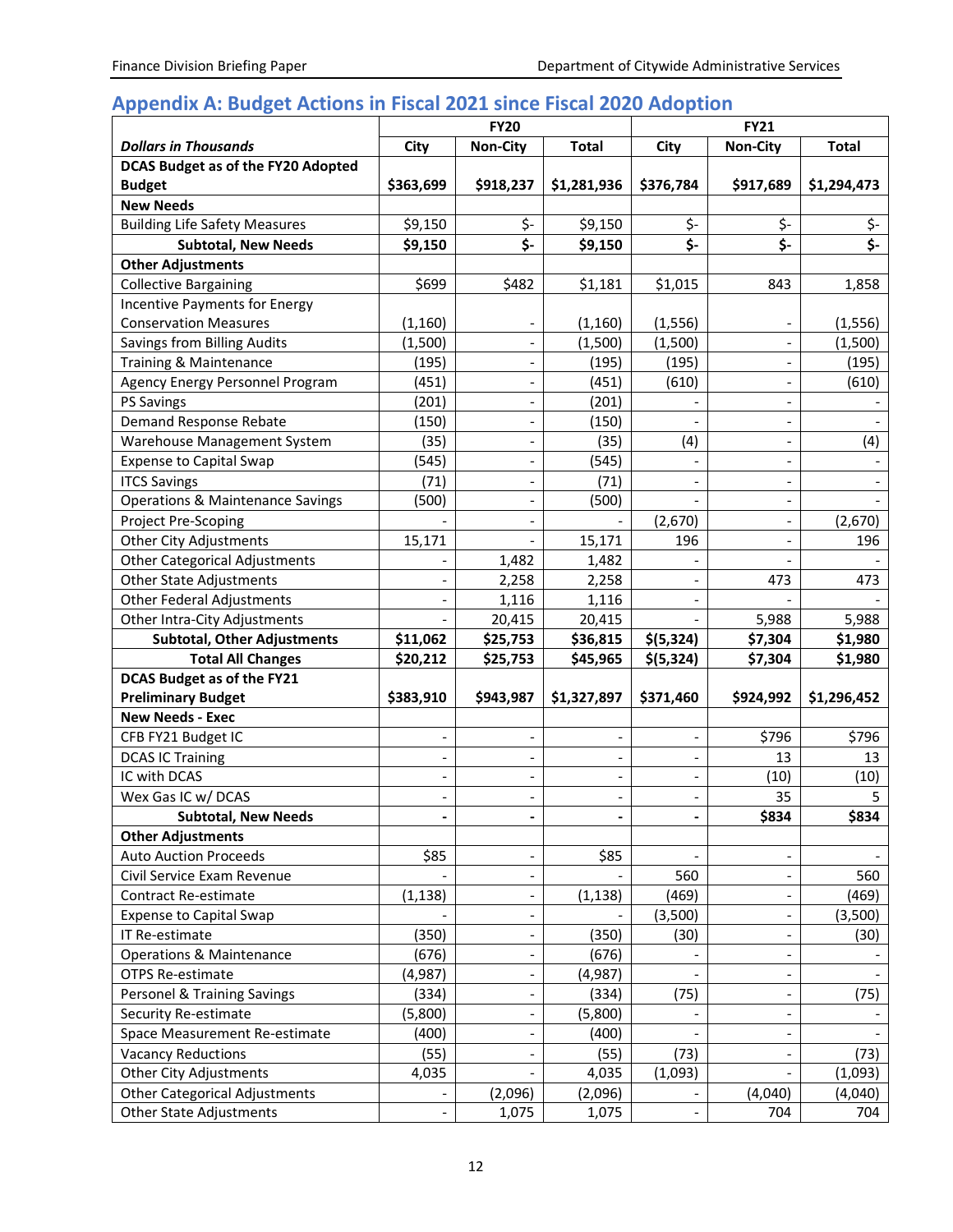|                                      |                          | <b>FY20</b>     |             | <b>FY21</b>              |                 |              |
|--------------------------------------|--------------------------|-----------------|-------------|--------------------------|-----------------|--------------|
| <b>Dollars in Thousands</b>          | City                     | <b>Non-City</b> | Total       | City                     | <b>Non-City</b> | <b>Total</b> |
| <b>Other Federal Adjustments</b>     | $\overline{\phantom{0}}$ | ,446,000        | 1,446,000   | $\overline{\phantom{0}}$ |                 |              |
| Other Intra-City Adjustments         |                          | \$(20, 458)     | (20, 458)   | $\overline{\phantom{0}}$ | (9,818)         | (9,818)      |
| <b>Subtotal, Other Adjustments</b>   | \$(9,620)                | \$1,424,521     | \$1,414,901 | \$(4,680)                | \$(13, 154)     | \$(17,834)   |
| <b>Total All Changes</b>             | \$(9,620)                | \$1,424,521     | \$1,414,901 | \$(4,680)                | \$(12,320)      | \$(17,000)   |
| DCAS Budget as of the FY21 Executive |                          |                 |             |                          |                 |              |
| <b>Budget</b>                        | \$374,288                | \$2,368,514     | \$2,742,802 | \$366,775                | \$912,676       | \$1,279,451  |

# **Appendix B: Fiscal 2021 Miscellaneous Revenue Streams**

| <b>DCAS Miscellaneous Revenue</b> |             |             |                 |             |             |  |  |  |
|-----------------------------------|-------------|-------------|-----------------|-------------|-------------|--|--|--|
| <b>Title</b>                      | <b>FY20</b> | <b>FY21</b> | FY <sub>2</sub> | <b>FY23</b> | <b>FY24</b> |  |  |  |
| In Rem Redemption Fees            | \$1         | \$1         | \$1             | \$1         | \$1         |  |  |  |
| <b>Training Fees</b>              | 30          | 30          | 30              | 30          | 30          |  |  |  |
| Civil Service Exam Fees           | 3,760       | 6,784       | 3,760           | 3,760       | 3,760       |  |  |  |
| Third Party Gas and Electric      | 3,800       | 3,800       | 3,800           | 3,800       | 3,800       |  |  |  |
| <b>Commercial Rents</b>           | 50,500      | 36,744      | 33,577          | 33,577      | 33,577      |  |  |  |
| Mortgage Payment Non Inrem        | 100         | 100         | 100             | 100         | 100         |  |  |  |
| Salvage (Autos, Equipment)        | 12,567      | 12,107      | 7,893           | 7,893       | 7,893       |  |  |  |
| <b>City Publishing Center</b>     | 522         | 743         | 743             | 743         | 743         |  |  |  |
| Bulletin, Pamphlet & Copy Sale    | 9           | 9           | 9               | 9           | 9           |  |  |  |
| Claims Damage to Vehicles         | 735         | 735         | 735             | 735         | 735         |  |  |  |
| <b>Procurement Card Rebates</b>   | 1,093       | 1,093       | 1,093           | 1,093       | 1,093       |  |  |  |
| Total                             | \$73,117    | \$62,146    | \$51,741        | \$51,741    | \$51,741    |  |  |  |